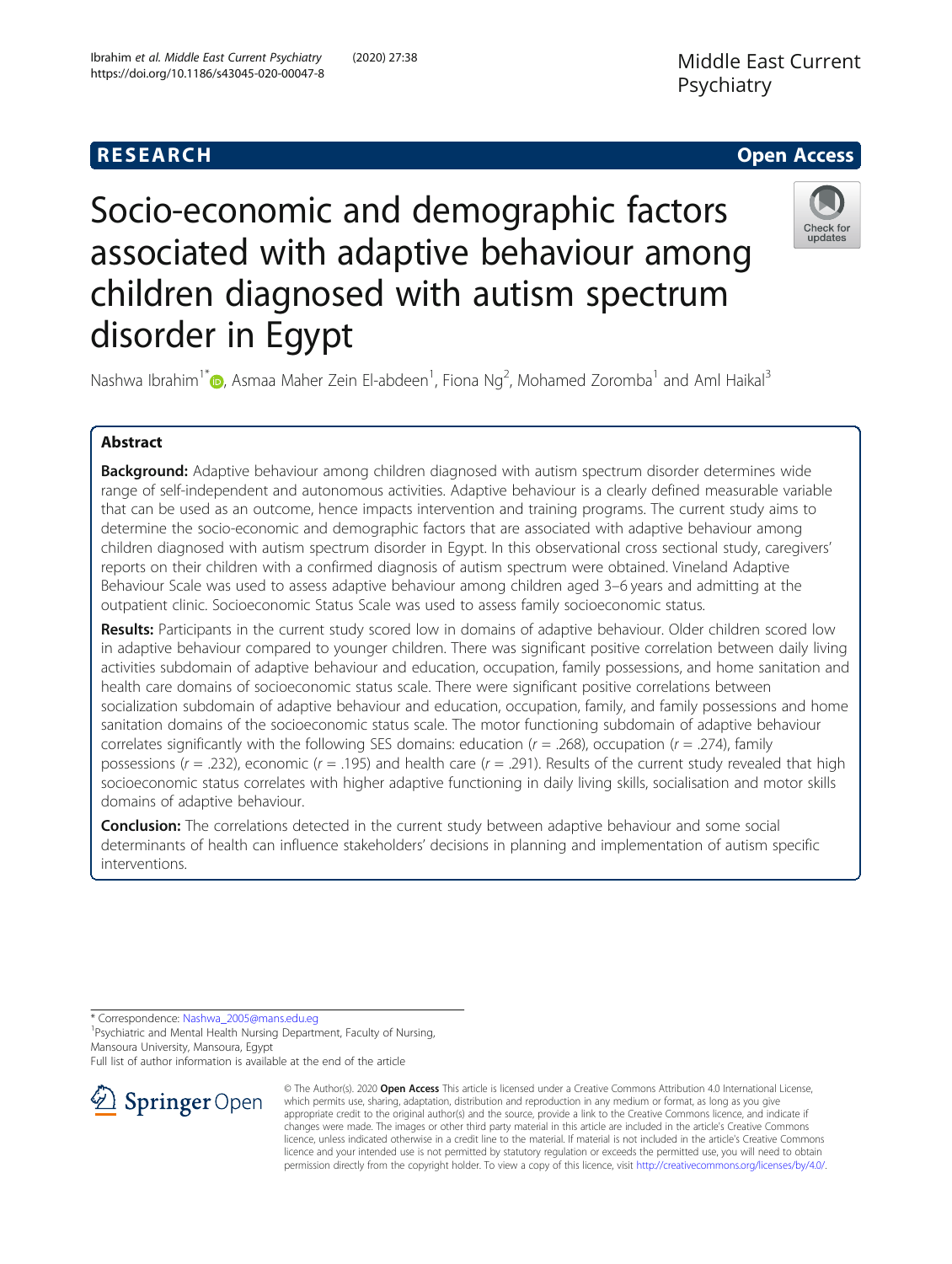# Background

The estimated prevalence of autism spectrum disorder (ASD) is approximately 1 in 68 children and is considered one of the most common chronic childhood disorders [[1\]](#page-4-0). Functioning in ASD is compromised across different domains including adaptive behaviour. Adaptive behaviour refers to individuals' ability to achieve set of age related skills that enables them achieve independence [[2\]](#page-4-0). Deficits in the area of adaptive behaviour are primary barrier to a wide range of activities that range from basic personal autonomy to self-sustainability [\[3](#page-4-0)]. Despite the ambiguity of factors that contribute to positive outcome in ASD, adaptive behaviour tends to be more clearly measurable positive outcome. Therefore, adaptive behaviour is linked to training and intervention programs to enhance independent living [\[4](#page-4-0), [5](#page-4-0)].

Evidence shows that deficits in adaptive behaviour are more severe than cognitive deficits in ASD. Therefore, adaptive skill development ascertains levels of independence, supervision and treatment planning of children with ASD [[6,](#page-4-0) [7\]](#page-4-0). Several studies reported that although parents may notice autistic symptoms of their children early, they defer professional help until children reach 3–6 years old. Early detection and management for children with ASD aged 3–6 years could improve their adaptive behaviour as reported in many studies [\[8](#page-4-0)].

The dearth of epidemiological data available on ASD in Egypt despite reports of increasing prevalence worldwide is a challenge for health and education provision [[9\]](#page-4-0). Even with the increased importance of early diagnosis and intervention of ASD [\[10](#page-4-0)], socioeconomic variables can influence timing of the diagnosis of ASD [\[11](#page-4-0)]. Additionally, some cross-cultural variations were reported in observational studies in some defining behaviours of ASD [[10](#page-4-0)]. Epidemiological studies help in defining the characteristics of children with ASD [[12](#page-4-0)] and gain better understanding of the disorder [[13\]](#page-4-0) particularly with the underdeveloped health and social services [\[9](#page-4-0)] to inform policy and decision-making [[14\]](#page-4-0).

# Aim

The current study aims to determine the socioeconomic and demographic factors that are associated with adaptive behaviour among children diagnosed with autism spectrum disorder in Egypt.

# Methods

# Study design

Observational cross-sectional research design was used in the current study.

#### Participants

Children were recruited immediately after a confirmed diagnosis of ASD by the consultant psychiatrist at

children's outpatient clinic of psychiatry department, Mansoura University Hospital, where diagnosis of ASD followed the Diagnostic and statistical Manual of Mental Disorder, 5<sup>th</sup> edition (DSM-5) and was documented in children outpatient medical charts. Diagnosis was not reconfirmed by the study research team. Children were recruited if their age ranged between 3 and 6 years, and their intelligence quotient (IQ) that is routinely assessed for all children by a psychologist at the clinic using the  $5<sup>th</sup>$  edition of the Arabic Stanford-Binet tests [\[15\]](#page-4-0) was greater than 80 to control the confounding effect of IQ on adaptive behaviour. Children were excluded if they underwent any behavioural or pharmacological management for ASD (to control the outcome bias). If the attending psychiatrist at the clinic elicited any neurodevelopmental, behavioural or mental disorder during DSM-5 diagnostic screening, the child was excluded from recruitment in the study.

### Sample size calculation

Records of the outpatient clinic revealed that approximately 400 child diagnosed with ASD visited the clinic in 2016. We used Steve Thompson equation [\[16\]](#page-4-0) for calculating sample size:

$$
n = \frac{N \times p (1-p)}{\left[\left[N-1 \times \left(d^2 \div z^2\right)\right] + p(1-p)\right]}
$$

where  $N$  refers to the population size,  $z$  is the degree of freedom for 95% significance,  $d$  is the error percentage (0.05), and  $p$  is the probability of occurrence of the event or not (0.5). The calculated sample size was 89 participants.

A total of 140 participants were approached with 90 caregivers of children with ASD agreeing to take part. Data was collected from January 2017 to January 2018.

#### Measures

Socio-economic status (SES) scale was originally developed by Fahmy and El Sherbini (1983) in Arabic to assess family socio-economic status. The scale was further extended and updated by El-Gilany and El-Wehady [[17](#page-4-0)] to include seven domains in the updated versions: education and cultural, family, economic, family possessions, home sanitation and health care. Depending on the quartile of the calculated score, the scoring of the scale is classified to high, middle, low and very low socioeconomic status, and the Cronbach  $\alpha$  of El-Gilany and El-Wehady is 0.66.

Vineland Adaptive Behaviour Scale (VABS) was used to assess adaptive behaviour. The scale consists of five domains: communication, daily living skills, socialization, motor skills and one optional domain (maladaptive behaviour) that was not applied in the current study [\[18](#page-4-0)]. In the current study, we used the survey form of the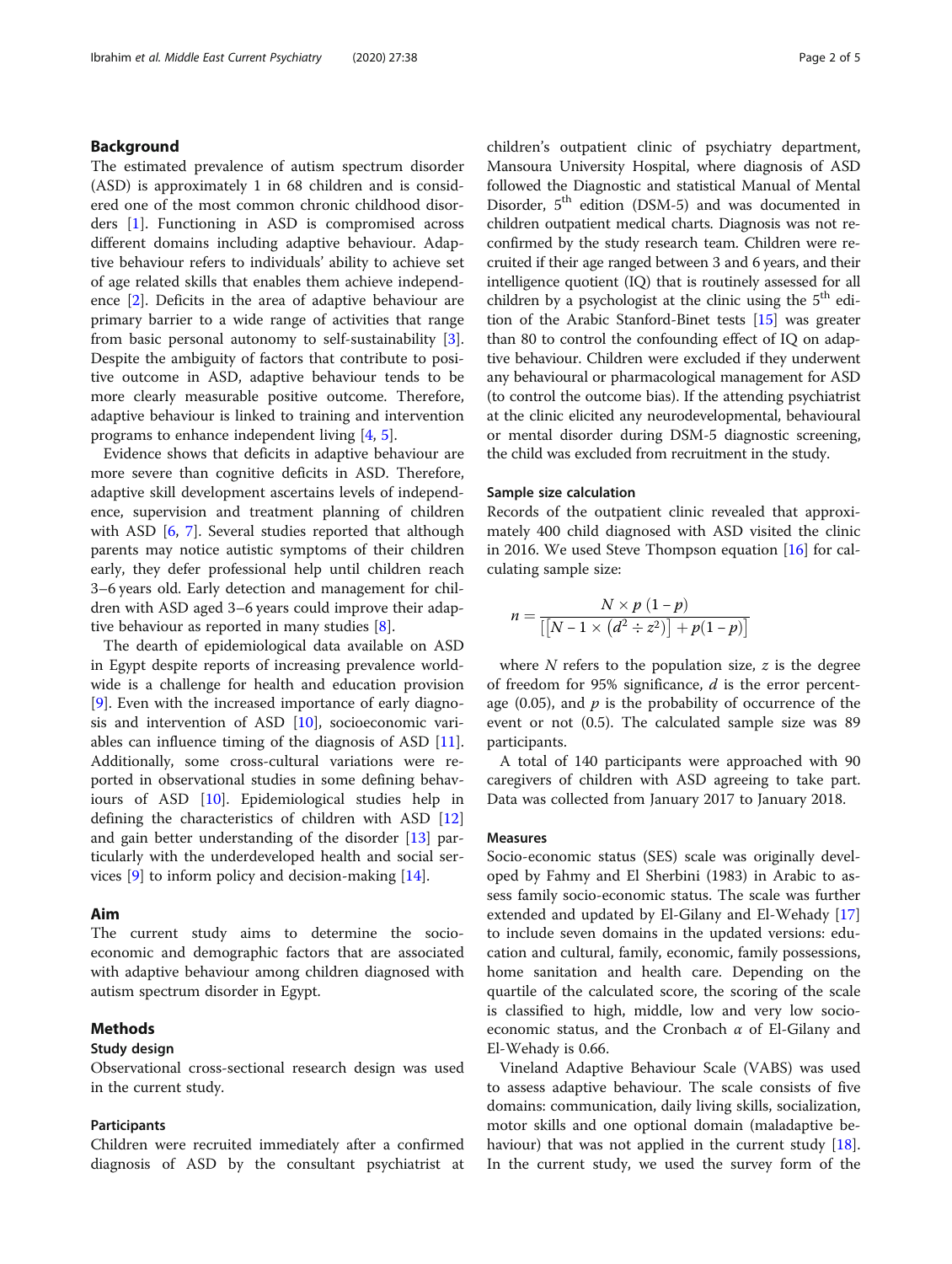scale that was validated and translated to Arabic by Aleteby (2004). The internal consistency of the Arabic scale as reflected in Cronbach  $\alpha$  ranges between 0.86 and 0.97

Although severity of autism symptoms is not a target outcome in the current study, we decided to report severity of autism symptoms by using the Arabic version of Giliam Autism Rating Scale [\[19](#page-4-0)] to control the confounding effect of symptoms severity on adaptive behaviour.

# Procedure

Parents who agreed to take part in the study and their children met the study inclusion criteria which had a choice to complete the questionnaires or have the researcher read it out to them.

#### Analysis

Data was analysed using the Statistical Manual for Social Sciences (SPSS) version 24. One sample Kolmogorov-Smirnov test was used to check data normality. Categorical data was described in number and percentages, while continuous variables were presented as mean ± SD (standard deviation) for parametric data.

Student's  $t$  test was run two compare the means of two groups, while analysis of variance (ANOVA) test was used to analyse differences among group means. Pearson's correlation was used to examine the correlation between continuous parametric data. Confidence interval (CI) was set at 95% and the statistical power at 80%.

# Results

The majority of children attending (74.4%) were males, and the mean age of the sample was  $4.33 \pm 0.89$  years. High levels of symptoms severity was detected in 31.1% of the sample, and 68.9% has moderate levels of severity.

The majority of the current sample (53.4%) lives in very low and low socioeconomic levels, and nearly quarter of the sample live in moderate SES.

Participants had low levels of adaptive behaviour in communication, daily living skills and socialization. The

Table 1 Sex difference regarding adaptive behaviour

| Domains of the      | Sex     | Mean (SD)              | Test of sig.  |      |
|---------------------|---------|------------------------|---------------|------|
| <b>VABS</b>         |         |                        | Т             | р    |
| Communication       | Males   | 28.87 (10.84)          | .001<br>.999  |      |
|                     | Females | 28.87 (12.43)          |               |      |
| Daily living skills | Males   | 45.90 (8.48)<br>.213   |               | .832 |
|                     | Females | 46.35 (8.88)           |               |      |
| Socialization       | Males   | 48.88 (10.95)          | 1.094<br>.281 |      |
|                     | Females | 51.78 (10.99)          |               |      |
| Motor skills        | Males   | 44.99 (10.23)<br>1.236 |               | .225 |
|                     | Females | 48.26 (11.21)          |               |      |

There were no statistically significant differences between males and females in all domains of adaptive behaviour (Table 1).

Adaptive behaviour among the studied sample differs significantly according to age in all domains. Results show that children aged 3 years have higher level of adaptive functioning in domains of communication, daily living skills and motor skills compared to older children, except for children aged 5 years which have higher level of socialization (Table 2).

No statistically significant correlation was identified between communication subdomain of adaptive behaviour and all domains of socioeconomic status, except health care domain. There was significant positive correlation between daily living activities subdomain of adaptive behaviour and the following SES domains: education ( $r = .394$ ), occupation ( $r = .318$ ), family possessions ( $r = .290$ ), home sanitation ( $r = .238$ ) and health care  $(r = .403)$ .

There were significant positive correlations between socialization subdomain of adaptive behaviour and the following domains of SES: education  $(r = .355)$ , occupation ( $r = .287$ .), family ( $r = .247$ ), family possessions ( $r =$ .282) and home sanitation  $(r = .250)$  were identified.

The motor functioning subdomain of adaptive behaviour correlates significantly with the following SES domains: education ( $r = .268$ ), occupation ( $r = .274$ ), family

Table 2 Age difference in relation to domains of adaptive functioning

| Domains of the<br>VABS | Age     | Mean  | <b>SD</b> | Test of sig. |        |
|------------------------|---------|-------|-----------|--------------|--------|
|                        |         |       |           | F            | р      |
| Communication          | 3 years | 44.29 | 5.76      | 28.727       | < .001 |
|                        | 4 years | 22.26 | 9.96      |              |        |
|                        | 5 years | 27.55 | 7.24      |              |        |
|                        | 6 years | 29.25 | 5.26      |              |        |
| Daily living skills    | 3 years | 58.71 | 7.09      | 34.030       | < .001 |
|                        | 4 years | 42.79 | 6.98      |              |        |
|                        | 5 years | 44.23 | 4.13      |              |        |
|                        | 6 years | 39.63 | 2.39      |              |        |
| Socialization          | 3 years | 53.94 | 11.55     | 23.079       | < .001 |
|                        | 4 years | 41.44 | 9.22      |              |        |
|                        | 5 years | 57.58 | 5.03      |              |        |
|                        | 6 years | 44.38 | 5.78      |              |        |
| Motor skills           | 3 years | 62.47 | 6.00      | 41.925       | < .001 |
|                        | 4 years | 41.24 | 7.30      |              |        |
|                        | 5 years | 42.87 | 6.68      |              |        |
|                        | 6 years | 41.38 | 6.86      |              |        |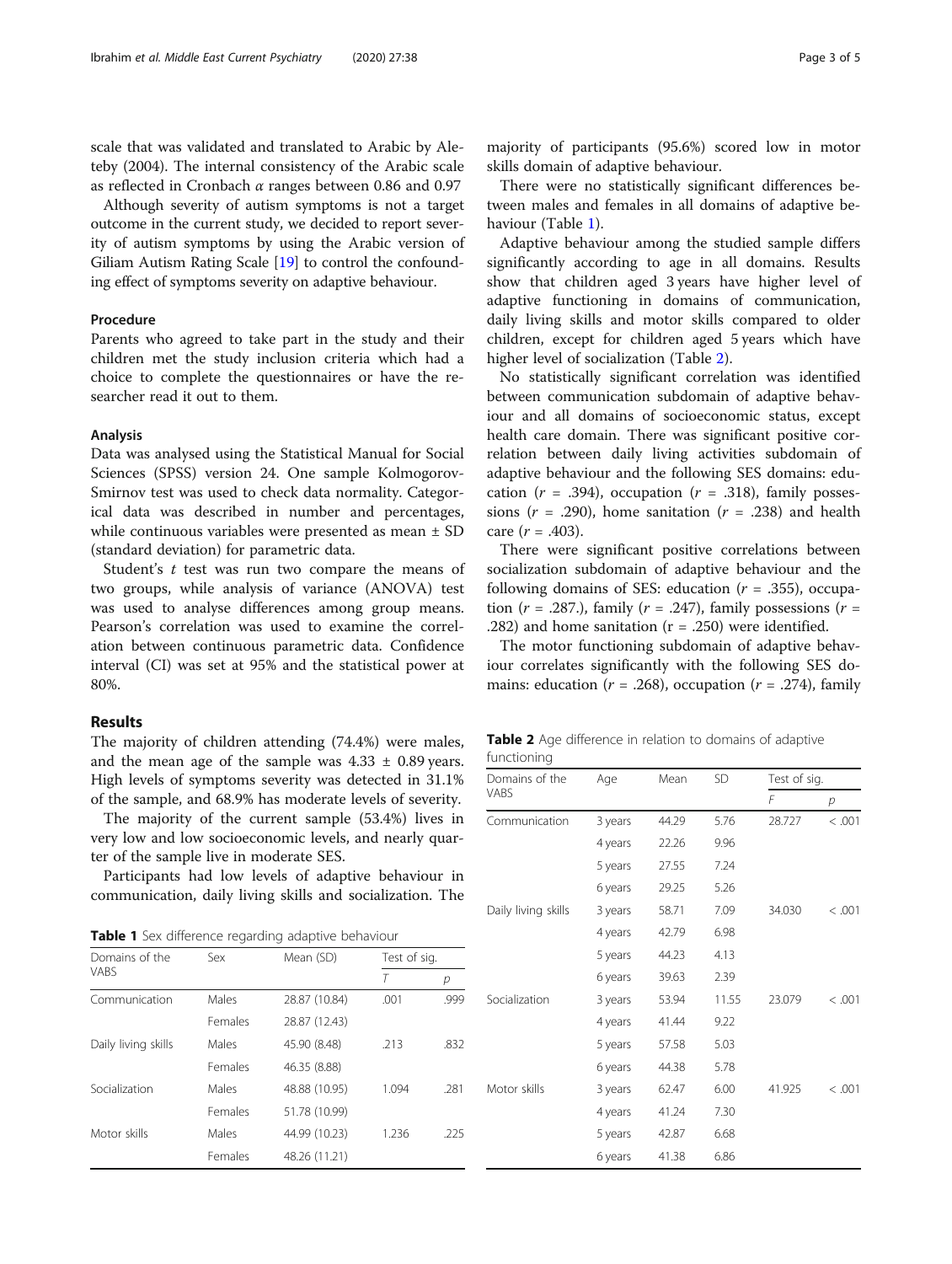Table 3 Correlation between adaptive functioning and domains of socioeconomic status of studied children

|                    | Communication | Daily living skills | socialization | Motor skills |
|--------------------|---------------|---------------------|---------------|--------------|
| Education          | .096          | .394                | .355          | .268         |
| Occupation         | .173          | .318                | .287          | .274         |
| Family             | $-.148$       | .158                | .247          | .077         |
| Family Possessions | $-.046$       | .290                | .282          | .232         |
| Economic           | $-.045$       | .193                | .176          | .195         |
| Home Sanitation    | $-.049$       | .238                | .250          | .129         |
| Health care        | .262          | .403                | .163          | .291         |

possessions  $(r = .232)$ , economic  $(r = .195)$  and health care  $(r = .291)$  (Table 3).

High socioeconomic status correlates with higher adaptive functioning in daily living skills, socialisation and motor skills domains of adaptive behaviour (Table 4).

# Discussion

The current study sought to determine the socioeconomic and demographic factors that are associated with adaptive behaviour among children diagnosed with autism spectrum disorder in Egypt before undergoing behavioural of pharmacological treatments.

Despite the absence of cognitive impairment in the current sample, findings reveal decline in adaptive behaviour domains in older children compared to younger children which is similar to other findings [\[20](#page-4-0), [21](#page-4-0)]. Considering that all children in the current study are newly diagnosed

Table 4 Differences of adaptive functioning related to socioeconomic levels of children

| Domains of the VABS |          | Mean  | <b>SD</b> | Test of sig. |      |
|---------------------|----------|-------|-----------|--------------|------|
|                     |          |       |           | F            | P    |
| Communication       | Very low | 29.22 | 8.96      | .404         | .750 |
|                     | Low      | 27.80 | 10.34     |              |      |
|                     | Moderate | 27.73 | 9.58      |              |      |
|                     | High     | 31.05 | 15.80     |              |      |
| Daily living skills | Very low | 42.57 | 10.23     | 6.098        | .001 |
|                     | l ow     | 44.32 | 6.63      |              |      |
|                     | Moderate | 45.82 | 6.57      |              |      |
|                     | High     | 52.30 | 7.54      |              |      |
| Socialization       | Very low | 43.35 | 10.89     | 4.756        | .004 |
|                     | l ow     | 49.00 | 11.13     |              |      |
|                     | Moderate | 53.36 | 9.41      |              |      |
|                     | High     | 53.50 | 9.57      |              |      |
| Motor skills        | Very low | 42.70 | 11.75     | 2.756        | .047 |
|                     | l ow     | 43.60 | 8.19      |              |      |
|                     | Moderate | 47.18 | 10.23     |              |      |
|                     | High     | 50.70 | 10.64     |              |      |

with ASD, this result presents implications for early diagnosis and intervention research for children with ASD particularly among families living in low and very low socioeconomic status that is the case of the current sample.

The statistical correlation detected in the current study between adaptive behaviour and SES is consistent with Pickard and Ingersoll [[22](#page-4-0)]. Children who live in high SES are more likely to receive earlier diagnosis than those from lower SES and may benefit from some privileges like access to social and sport clubs which may influence domains of adaptive behaviour.

The current study reported positive correlation between domains of adaptive behaviour and some domains of SES. The correlation may be linked to social determinants of health. Variability in parents' education, income, occupation and home sanitary conditions may influence access and utilization of health services, views and engagement in treatment [\[23\]](#page-4-0). The restricted governmental resources offered to children with ASD in Egypt add high burden on families of children with ASD. Nearly 83.3 to 91.3% of people with ASD in Egypt reside with their families even during their adult life [[24](#page-4-0)].

The implication of the current study is translating its findings alongside larger epidemiological studies into policy action to broaden clinical perspectives. Considering the social context of children with or at risk for ASD in Egypt will inform stakeholders about the changes that need to be made in every situational context [\[25\]](#page-4-0).

# Conclusions

The current study reported correlations between domains of adaptive behaviour and domains of the socioeconomic status of families of children diagnosed with autism spectrum disorder. Interventions targeting adaptive behaviour could be tackling such social determinants of health.

#### Limitations of the study

The small sample size in the current study that is likely to influence generalisation, the single setting of data recruitment and the reporting bias (caregivers' reports only) as data was based solely on caregivers' reports which are limitations of the current study.